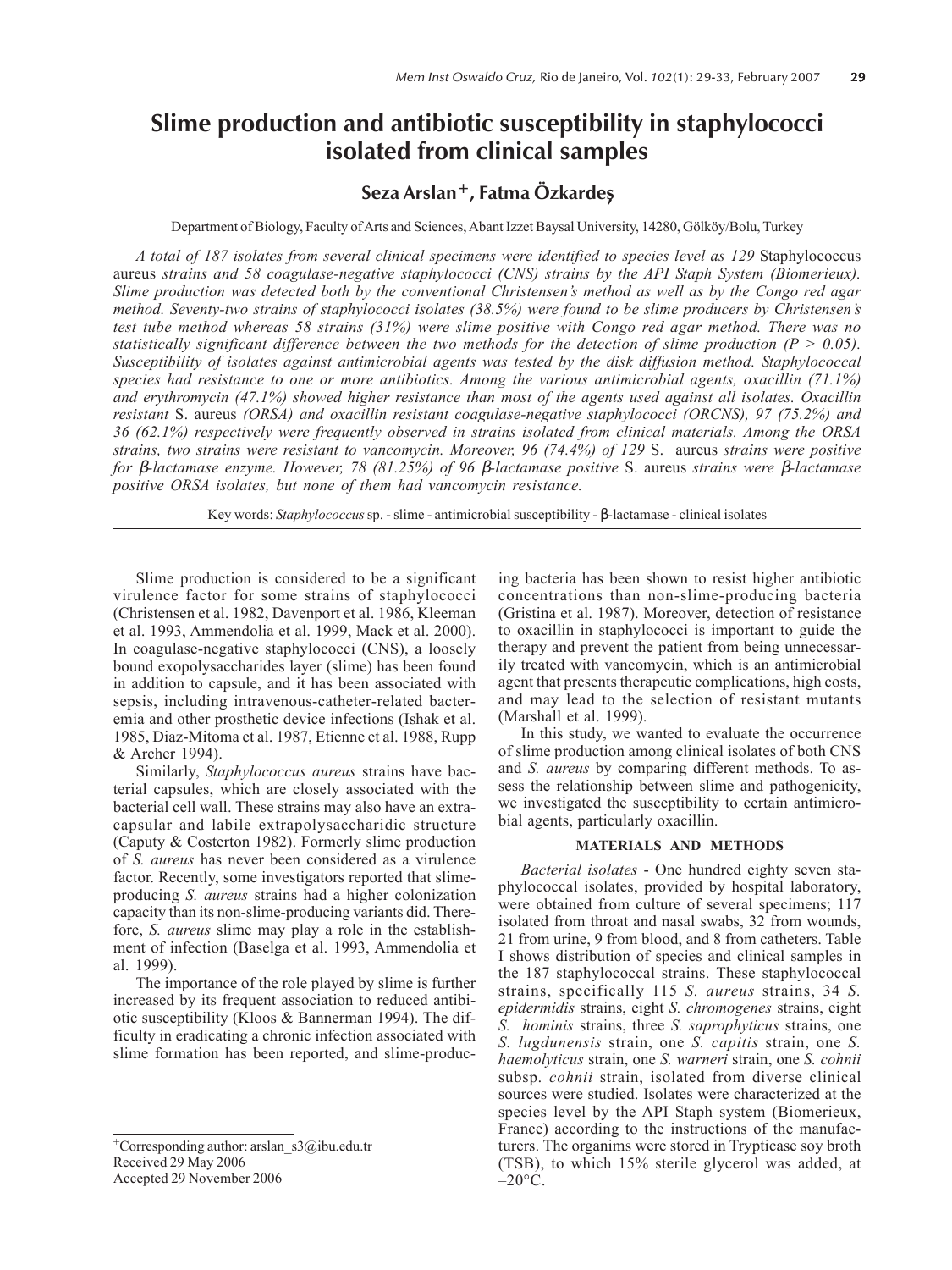| Species                 | Clinical source |           |                        |       |        |  |  |  |
|-------------------------|-----------------|-----------|------------------------|-------|--------|--|--|--|
|                         | <b>Blood</b>    | Catheters | Throat and nasal swabs | Urine | Wounds |  |  |  |
| S. aureus               |                 |           | 84                     | 10    | 23     |  |  |  |
| S. epidermidis          |                 |           | 20                     |       |        |  |  |  |
| S. chromogenes          |                 |           |                        |       |        |  |  |  |
| S. hominis              |                 |           |                        |       |        |  |  |  |
| S. saprophyticus        |                 |           |                        |       |        |  |  |  |
| S. lugdunensis          |                 |           |                        |       |        |  |  |  |
| S. capitis              |                 |           |                        |       |        |  |  |  |
| S. haemolyticus         |                 |           |                        |       |        |  |  |  |
| S. warnerii             |                 |           |                        |       |        |  |  |  |
| S. cohnii subsp. cohnii |                 |           |                        |       |        |  |  |  |
| Total                   |                 |           |                        |       |        |  |  |  |

TABLE I Distribution in the 187 staphylococcal strains isolated from clinical materials

*S*: *Staphylococcus*

*Slime production* - Slime production of all isolates was evaluated by two different methods, Christensen method (Tube adherence) and Congo red agar method.

Briefly, a loop of isolates from a blood agar plate was inoculated into a glass tube containing 5 ml of TSB and incubated at 37°C for 48 h. The contents of the tubes were removed and then stained with 0.25% safranin. An adherent film on the surface of the glass tube was taken as evidence of slime formation. The absence of a film or the mere presence of a ring at the liquid-air interface was interpreted as a negative result  $(-)$ . In the study, positive results were recorded as strong (+++), moderate  $(++)$ , weak  $(+)$ . Each test was interpreted by two different observers (Christensen et al. 1982).

In Congo red test, the medium was prepared with 37  $g$ /l brain heart infusion broth, 50  $g$ /l sucrose, 10  $g$ /l agar, and 0.8 g/l Congo red. Congo red stain was prepared as a concentrated aqueous solution and autoclaved at 121°C for 15 min and separately from the other medium constituents, and was then added when the agar had cooled to 55°C. Plates were inoculated and incubated at 37°C for 24 h. A positive result was indicated by black colonies on the surface. Non-slime producing strains developed red colonies. Each plate was interpreted by two different observers (Freeman et al. 1989).

*Antibiotic susceptibility* - Susceptibility to antibiotics was determined by the disk diffusion method on Mueller-Hinton agar plates (NCCLS 1997). Nine antibiotics were chosen for the study according to their common use in research, especially human medicine. They belonged to the following groups: penicillins (oxacillin), cephalosporins (cefepime), beta-lactamase inhibitors (amoxicillin-clavulanic acid), aminoglycosides (gentamicin), macrolides (erythromycin), quinolones (ciprofloxacin), glycopeptides (vancomycin), and miscellaneous (clindamycin and trimethoprim-sulfamethoxazole).

β*-lactamase test*- β-lactamase strips (Fluka, Germany) for the acidimetric detection of the β-lactamase activity of all *S. aureus* strains were used. The test strips were inserted into test tube with prepared bacterial suspension in saline. A positive result was indicated by the appearance of a yellow color. Negative reaction remained red color.

*Statistical analysis* - Differences between two methods used for the detection of the slime production were evaluated by the Chi-square analysis. *P* values of less than 0.05 were considered significant.

#### **RESULTS**

Slime production was detected by Christensen method and Congo red agar method. Table II shows the results of slime production by different staphylococcal species by both methods in details. In Christensen method, slime production was found in 72 (38.5%) of 187 staphylococcal isolates whereas 115 (61.5%) strains of staphylococcal isolates were not slime producers. All staphylococcal species isolated from clinical samples had one or more of slime producer strains according to tube adherence test, except *S. haemolyticus* and *S. cohnii* subsp*. cohnii*. Fifty eight (31%) of staphylococcal strains were slime positive and 129 (69%) strains were slime negative by Congo red agar method. In this test, species of *S. haemolyticus*, S*. warnerii,* and *S. cohnii* subsp*. cohnii* had no any slime producer strains. Positive cases in the tube adherence test in staphylococcal isolates were more frequently observed in the Christensen's method than in the Congo red agar method, but there was no statistically significant difference between two methods used for detection of the slime production  $(P > 0.05)$ .

Table III shows the correlation between the results of antibiotic susceptibility assays for detection of antibiotic resistance and distribution among them staphylococci. Resistance to antibacterial agents has increased among many species of bacterial pathogens. All the isolates were susceptible to gentamicin and vancomycin, except for two strains of *S. aureus* and one strain of *S. epidermidis*. Among the various antimicrobial agents, oxacillin (71.1%) and erythromycin (47.1%) had higher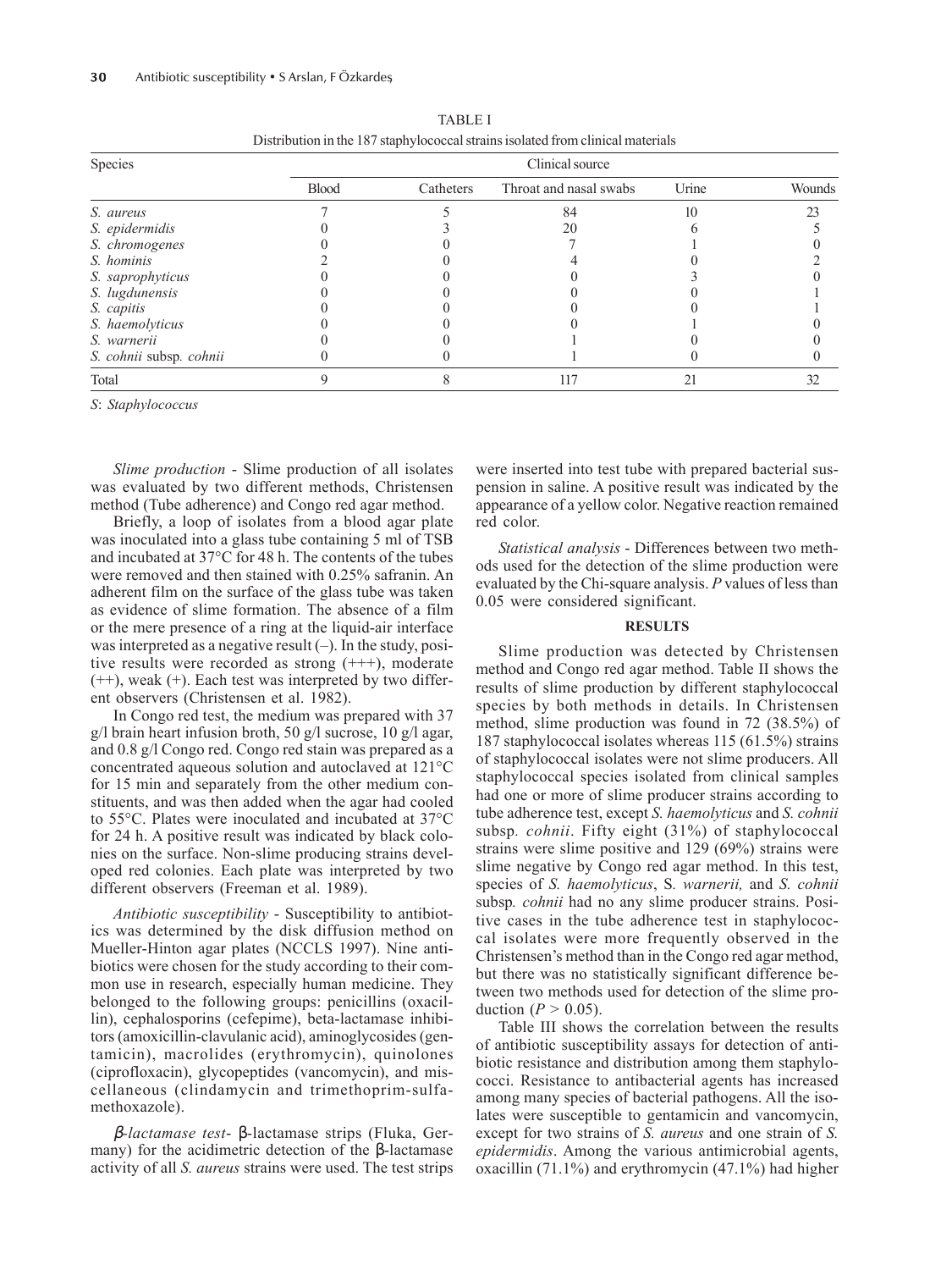|                         | No. $(\%)$ of strains |                  |                 |                 |                |                |            |  |  |
|-------------------------|-----------------------|------------------|-----------------|-----------------|----------------|----------------|------------|--|--|
| Species                 |                       | Congo red method |                 |                 |                |                |            |  |  |
|                         | $S$ lime $(-)$        | $Slime(+)$       | $S$ lime $(++)$ | $S$ lime $(++)$ | Total positive | $S$ lime $(-)$ | $Slime(+)$ |  |  |
| S. aureus               | 91(70.5)              | 34               |                 |                 | 38(29.5)       | 100(77.5)      | 29(22.5)   |  |  |
| S. epidermidis          | 14(41.2)              |                  |                 | 12              | 20(58.8)       | 19(55.9)       | 15(44.1)   |  |  |
| S. chromogenes          | 4(50)                 |                  |                 |                 | 4(50)          | 2(25)          | 6(75)      |  |  |
| S. hominis              | 3(37.5)               |                  |                 |                 | 5(62.5)        | 3(37.5)        | 5(62.5)    |  |  |
| S. saprophyticus        | 1(33.3)               |                  |                 |                 | 2(66.6)        | 2(66.6)        | 1(33.3)    |  |  |
| S. lugdunensis          |                       |                  |                 |                 | 1(100)         |                | 1(100)     |  |  |
| S. capitis              |                       |                  |                 |                 | 1(100)         |                | 1(100)     |  |  |
| S. haemolyticus         | 1(100)                |                  |                 |                 |                | 1 (100)        |            |  |  |
| S. warnerii             |                       |                  |                 |                 | 1(100)         | 1 (100)        |            |  |  |
| S. cohnii subsp. cohnii | 1(100)                |                  | 0               |                 |                | 1(100)         |            |  |  |
| Total                   | 115(61.5)             | 47               |                 | 18              | 72(38.5)       | 129 (69)       | 58(31)     |  |  |

TABLE II Results of slime production in staphylococcal strains according to Christensen method and Congo red agar method

strong (+++), moderate (++), weak (+) for Christensen method; *S*: *Staphylococcus.*

| Susceptibility of clinical staphylococcal isolates to various antimicrobial agents |                |            |          |     |            |      |      |           |            |
|------------------------------------------------------------------------------------|----------------|------------|----------|-----|------------|------|------|-----------|------------|
| Staphylococcal species<br>and no. of isolates                                      | $\%$ resistant |            |          |     |            |      |      |           |            |
|                                                                                    | <b>CN</b>      | <b>SXT</b> | AMC      | VA  | <b>FEP</b> | DA   | E    | <b>OX</b> | <b>CIP</b> |
| S. aureus, 129                                                                     |                | 4.7        | 22.5     | 1.6 | 24         | 20.9 | 41.1 | 75.2      | 5.4        |
| S. epidermidis, 34                                                                 | 2.9            | 38.2       | 2.9      |     | 20.6       | 20.6 | 70.6 | 61.8      | 17.6       |
| S. chromogenes, 8                                                                  |                | 37.5       | $\theta$ |     | 12.5       | 25   | 50   | 50        | 12.5       |
| S. hominis, 8                                                                      |                | 12.5       |          |     | 25         | 12.5 | 37.5 | 62.5      | 25         |
| S. saprophyticus, 3                                                                |                |            |          |     | $\theta$   |      | 33.3 | 100       | $\left($   |
| S. lugdunensis, 1                                                                  |                |            |          |     | 100        |      |      | 100       | $\theta$   |
| S. capitis, 1                                                                      |                |            |          |     |            | 100  | 100  | 100       | $\theta$   |
| S. haemolyticus, 1                                                                 |                | 100        |          |     | 100        |      |      | 100       | $\theta$   |
| S. warnerii, 1                                                                     |                | 100        |          |     |            |      | 100  |           | $\theta$   |
| S. cohnii subsp. cohnii, 1                                                         |                | 100        |          |     |            | 100  | 100  |           |            |

TABLE III

CN, gentamicin; SXT, trimethoprim-sulfamethoxazole; AMC, amoxicillin-clavulanic acid; VA, vancomycin; FEP, cefepime; DA, clindamycin; E, erythromycin; OX, oxacillin; CIP, ciprofloxacin; *S*: *Staphylococcus.*

resistance than most of the agents used against all isolates. Oxacillin resistant *S. aureus* (ORSA) and oxacillin resistant coagulase-negative staphylococci (ORCNS), 97 (75.2%) and 36 (62.1%) respectively were frequently observed in strains isolated from clinical materials. Among the ORSA strains, two strains were resistant to vancomycin.

β-lactamase was produced by 96 (74.4%) of 129 *S. aureus* strains with statistically significant difference among the strains from each clinical source  $(P < 0.05)$ . β-lactamase positive strains and their clinical sources are shown in Table IV. However, 78 (81.25%) of 96 ORSA strains were β-lactamase positive ORSA isolates, but none of them had vancomycin resistant.

# **DISCUSSION**

In recent years, the most common infectious agents have been *Staphylococcus* sp. They are frequently isolated from clinical specimens, where they may be only a contaminant or the cause of infections. *S. aureus* is

### TABLE IV

β- lactamase of *Staphylococcus aureus* strains with respect to clinical source

|                        | $\beta$ -lactamase $(\% )$ |          |  |  |
|------------------------|----------------------------|----------|--|--|
| Clinical source        | $^{(+)}$                   | $(-)$    |  |  |
| <b>Blood</b>           | 3(42.9)                    | 4(57.1)  |  |  |
| Catheters              | 2(40)                      | 3(60)    |  |  |
| Throat and nasal swabs | 67(79.8)                   | 17(20.2) |  |  |
| Urine                  | 4(40)                      | 6(60)    |  |  |
| Wounds                 | 20(87)                     | 3(13)    |  |  |
| Total                  | 96 (74.4)                  | 33(25.6) |  |  |

known as a major pathogen, especially in nosocomial infections (Tenover & Gaynes 2000, Kluytmans & Wertheim 2005). Coagulase-negative staphylococci (CNS) are a group of microorganisms that are increasingly implicated as a cause of significant infection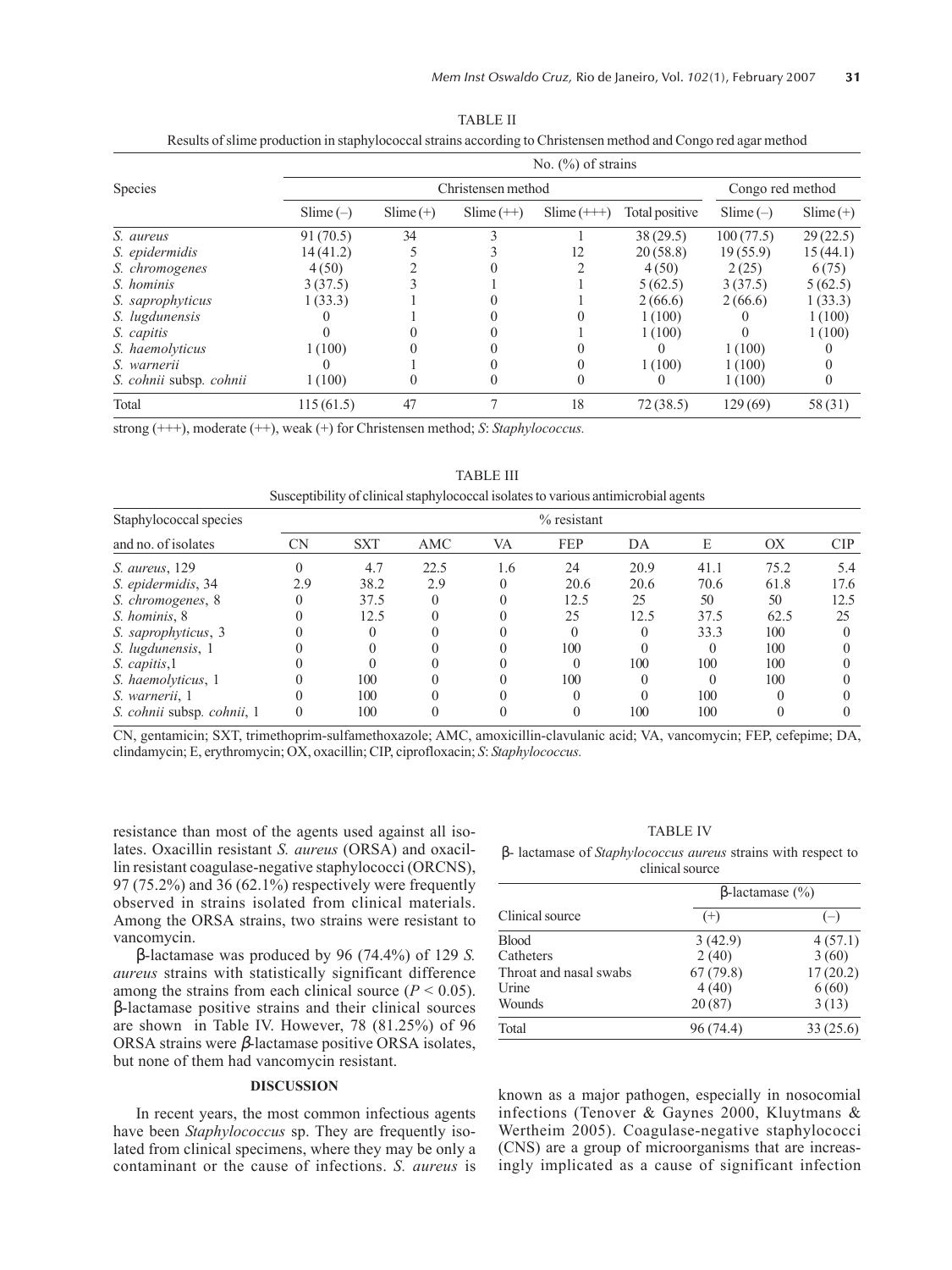(Gemmel 1986, Khatib et al. 1995, Fux et al. 2005). In this study, we isolated several staphylococcal strains from different clinical samples. The staphylococcal clinical species most commonly isolated were *S. aureus*, *S. epidermidis*, and *S. hominis*, a distribution similar to those found by other authors (Ammendolia et al. 1999, Urdez-Hernandez et al. 1999). *S. lugdunensis, S. capitis, S. warnerii*, and *S. cohnii* subsp*. cohnii* were less frequent although these strains have also been isolated from several clinical specimens (Kleeman et al. 1993, Urdez-Hernandez et al. 1999). *S. epidermidis* was the most prevalent species isolated among clinical strains of CNS. This finding confirms that of a recent study (Ammendolia et al. 1999).

On the other hand, slime production plays an important role in the pathogenesis of infections caused by different microorganisms, especially staphylococci. Except for *S. haemolyticus* and *S. cohnii* subsp*. cohnii*, slime production was by both methods in all staphylococci species (Table II). The data reported here indicate an important role of slime production as a virulence marker for clinically significant *S. epidermidis* isolates. Its occurrence among a majority of clinical CNS isolates and its association with the strains' ability to produce thicker biofilms may suggest a role of slime in pathogenesis (Table II). The results are similar to those reported by other authors (Ishak et al. 1985, Muller et al. 1993, Rupp & Archer1994, Ammendolia et al. 1999), who found that *S. epidermidis* frequently causes nosocomial septicemia, and infects indwelling medical devices like intravascular catheters and prosthetic valves. However, the findings of the present study showed that slime formation was not more prominent in *S. aureus* strains isolated from various clinical samples than in clinical CNS strains isolated (Table II).

Among the resistant pathogens, methicillin-(oxacillin) resistant *S. aureus* (MRSA) is one of the most important causes of nosocomial infections worldwide and can cause outbreaks that are difficult to control (Boyce 1990, Gold & Moellering 1996, Salmenlinna 2002). Hsueh et al. (2004) reported that a rapid emergence of nosocomical methicillin-resistant *S. aureus* infection from 26.3% in 1986 to 77% in 2001 was found at a hospital. According to our results, *S. aureus* strains isolated from clinical materials showed the highest resistance to antibiotic oxacillin in all antimicrobials. Of the 129 *S. aureus* isolates, 97 isolates (75.2%) was ORSA strains. In general, multidrug resistance (resistance to three or more antibiotics) was observed in *S. aureus* clinical strains against antimicrobial agents (Table III).

CNS tend to be more resistant to antimicrobial agents than *S. aureus*, especially to methicillin (Hussain et al. 2000). Currently, more than 70% of the CNS isolates worldwide are resistant to methicillin or oxacillin. In addition, those CNS strains acquired in hospitals have become resistant to various other antimicrobial agents (Diekema et al. 2001). In the present study, we found that CNS clinical isolates were resistant to oxacillin in 62.1%. Surprisingly CNS had somewhat high resistance against erythromycin (60.3%). However, resistance of CNS to other antimicrobial agents tested were frequently observed (Table III).

In addition, all clinical staphylococcal *S. aureus* strains were tested for β-lactamase production. β-lactamase was produced by 96 (74.4%) of 129 *S. aureus* strains with statistically significant difference among the strains from each clinical source  $(P < 0.05)$ . The results are shown in Table IV. However, 78 (81.25%) of 96 βlactamase positive *S. aureus* strains were β-lactamase positive ORSA isolates, but none of them had vancomycin resistance. Some authors reported that clinical infections of both community and nosocomial origins caused by ORSA strains continue to be major therapeutic and infection control challenges (Sorrell et al. 1982, Hackbarth & Chambers 1989). Recently, the vast majority of ORSA have been shown to produce β-lactamases (Massanari et al. 1988, Montanari et al. 1990), and vancomycin has been generally thought to be the agent of choice for invasive ORSA infections (Sorrell et al. 1982). Our results are consistent with data obtained from previous studies.

In conclusion, we found that clinical CNS isolates had a high frequency of slime production and drug resistance, particularly *S. epidermidis* strains. Also, all staphylococcal strains isolated from clinical samples showed resistance against various antimicrobial agents (one or more agents), especially human medicine used. The findings of present study may be advantageous in the appropriate use of antibiotics for the successful treatment of infections caused by staphylococci.

## **REFERENCES**

- Ammendolia MG, Di rosa R, Montanaro R, Arciola CR, Baldassarri L 1999. Slime production and expression of the slime-associated antigen by staphylococal clinical isolates. *J Clin Microbiol 37*: 3235-3238.
- Baselga R, Albizu L, De La Cruz M, Del Cacho E, Barberan M, Amorena B 1993. Phase variation of slime production in *Staphylococcus aureus*: implications in colonization and virulence. *Infect Immun 61*: 4857-4862.
- Boyce JM 1990. Increasing prevalence of methicillin-resistant *Staphylococcus aureus* in the United States. *Infect Control Hosp Epidemiol 11*: 639-642.
- Caputy GG, Costerton JW 1982. Morphological examination of the glycocalyses of *Staphylococcus aureus* strains Wiley and Smith. *Infect Immun 36*: 759-767.
- Christensen GD, Simpson WA, Bisno AL, Beachey EH 1982. Adherence of slime producing strains of *Staphylococcus epidermidis* to smooth surfaces. *Infect Immun 37*: 318-326.
- Davenport DS, Massanari RM, Pfaller MA, Bale MJ, Streed SA, Hierholzer WJ 1986. Usefulness of a test for slime production as a marker for clinically significant infections with coagulase negative staphylococci. *J Infect Dis 153*: 332- 339.
- Diaz-Mitoma F, Harding GKM, Hoban DJ, Roberts RS, Low DE 1987. Clinical significance of a test for slime production in ventriculoperitoneal shunt infections caused by coagulasenegative staphylococci. *J Infect Dis 156*: 555-560.

Diekema DJ, Pfaller MA, Schmitz FJ, Smayevsky J, Bell J, Jones